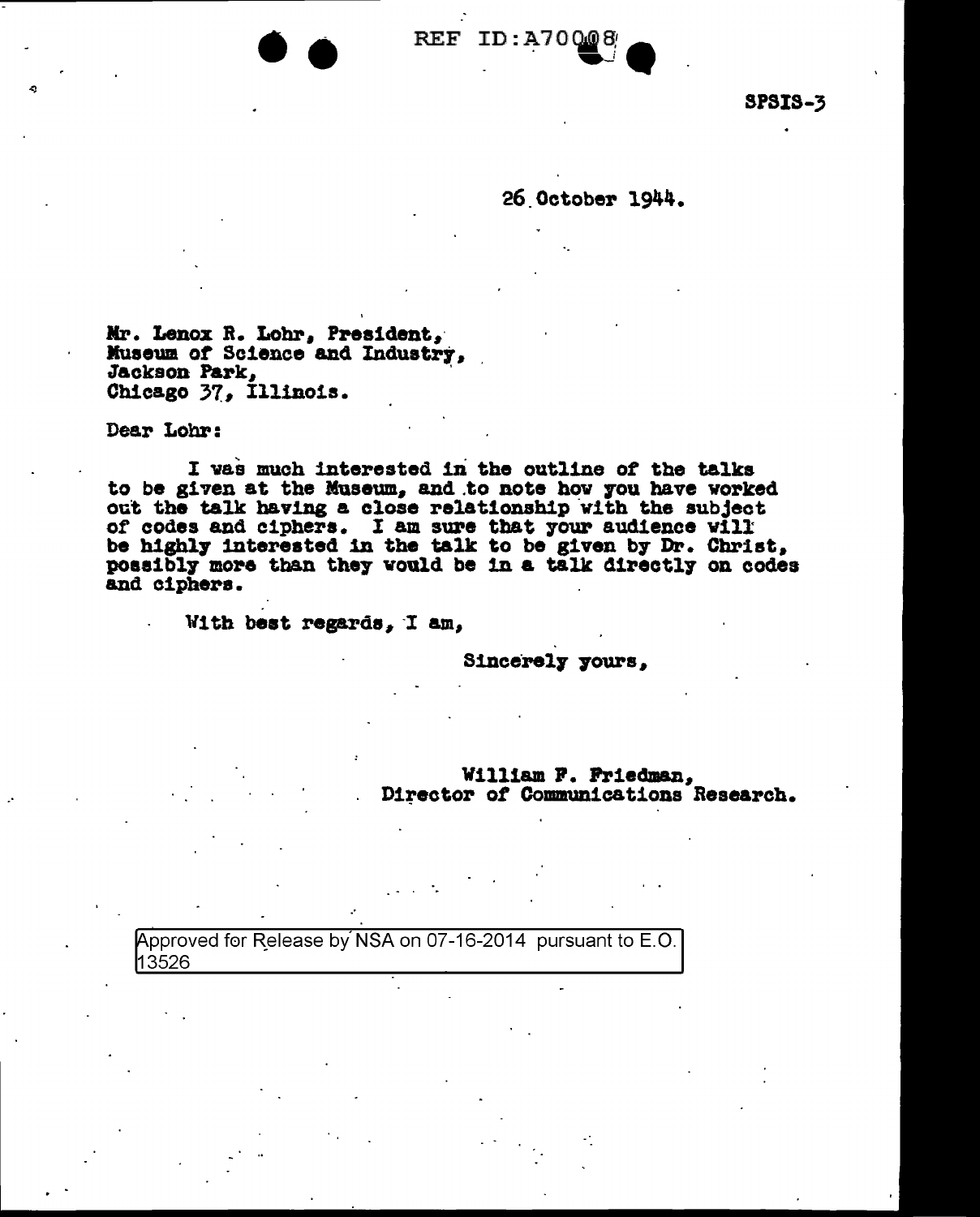### A700008

## POPULAR HOBBIES

#### at

# THE MUSEUM OF SCIENCE AND INDUSTRY

·Wednesday Evenings at eight o'clock · OCTOBER 18 TO NOVEMBER 22

Admission 25¢

Illinois Central 57th Street

Motor Coach No. 1 or No. 2, to 57th Street

Street Car Stony Island car to S7th Street

Elevated Jackson Park train to end of line, free transfer on street car north to S7th Street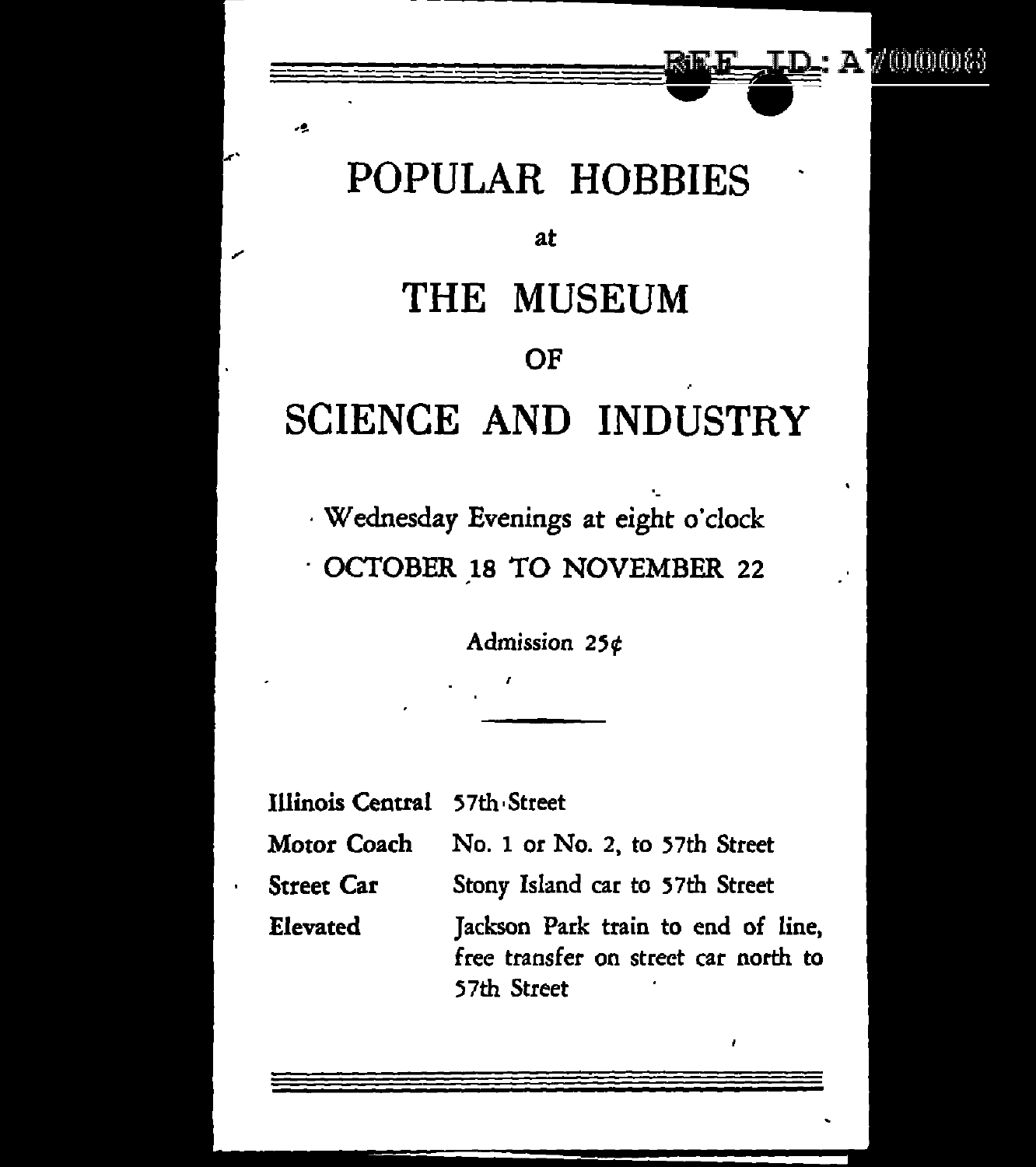The air is full of new ideas today. Are the doors of your mind unlocked to receive them?

Have you a hobby, or are you looking for one? The Museum series of hobby lectures may help you find a new field or develop your old one.

In addition to the lectures, exhibits will be on display: beautiful bindings and old books, the recovered art of fore-edge painting, manuscripts and autographs, gems and rocks, needle-. craft and woodcraft.

There is nothing like a hobby for awakening the creative faculties, and clearing one's mind for fresh ideas when it is tired and strained from the day's routine. Many a business man or scientist worn out with a knotty problem is blessed with a flash of inspiration when relaxed in pursuit of a hobby.

II , ..

.. ·, J I

## $R$ **E** $_{\text{cbb}}$ <sup>I</sup>D<sub>8</sub> A 7<sup>0</sup><sub>2</sub>. Wighing and Collecting

|                        | Leonard Mounteney<br>Handbinding Studio of the Cuneo<br>Press                                                                                           |
|------------------------|---------------------------------------------------------------------------------------------------------------------------------------------------------|
| October 25             | Woodworking at Home<br>E. C. Wittick<br>Head, Industrial Arts, University<br>of Chicago High School                                                     |
| November 1 Needlecraft | Mrs. W. F. Whitcomb<br>Coverlet Guild                                                                                                                   |
| <b>November</b><br>8   | Sherlock Holmes and the<br><b>Baker Street Irregulars</b><br>J. F. Christ<br>Associate Professor of Law<br>School of Business, University of<br>Chicago |
| November 15            | Getting Acquainted with<br>Gems<br>H. Paul Juergens<br>Certified Gemologist<br>American Gem Society                                                     |
| November 22            | <b>Manuscripts and Autographs</b><br>George B. Utley<br>Librarian Emeritus<br>Newberry Library                                                          |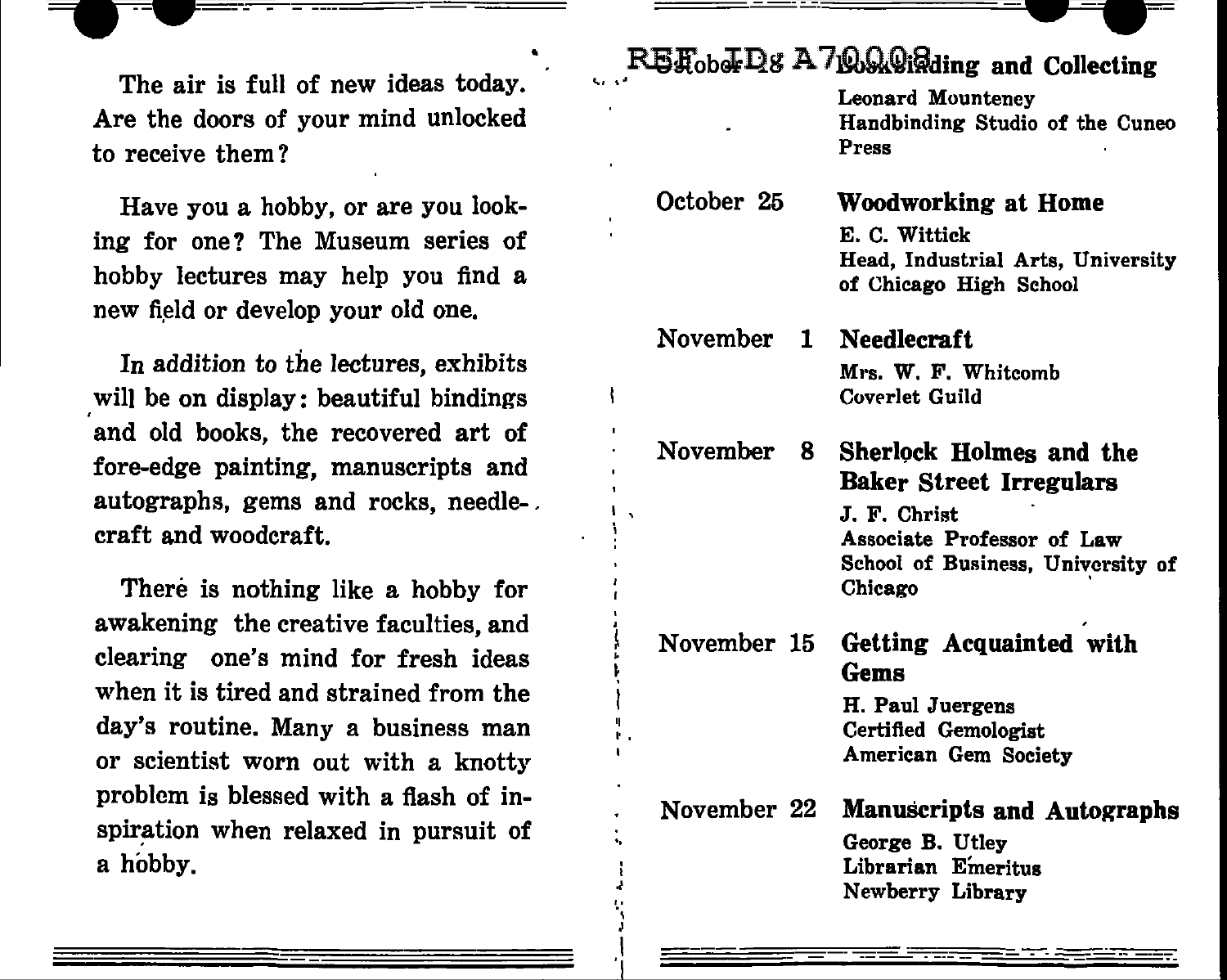$\pm 0.00$  ,  $2 \times 700000$  (3  $\mathbb{E}\hat{\otimes}\mathbb{E}\hat{\otimes}\mathbb{F}^d$